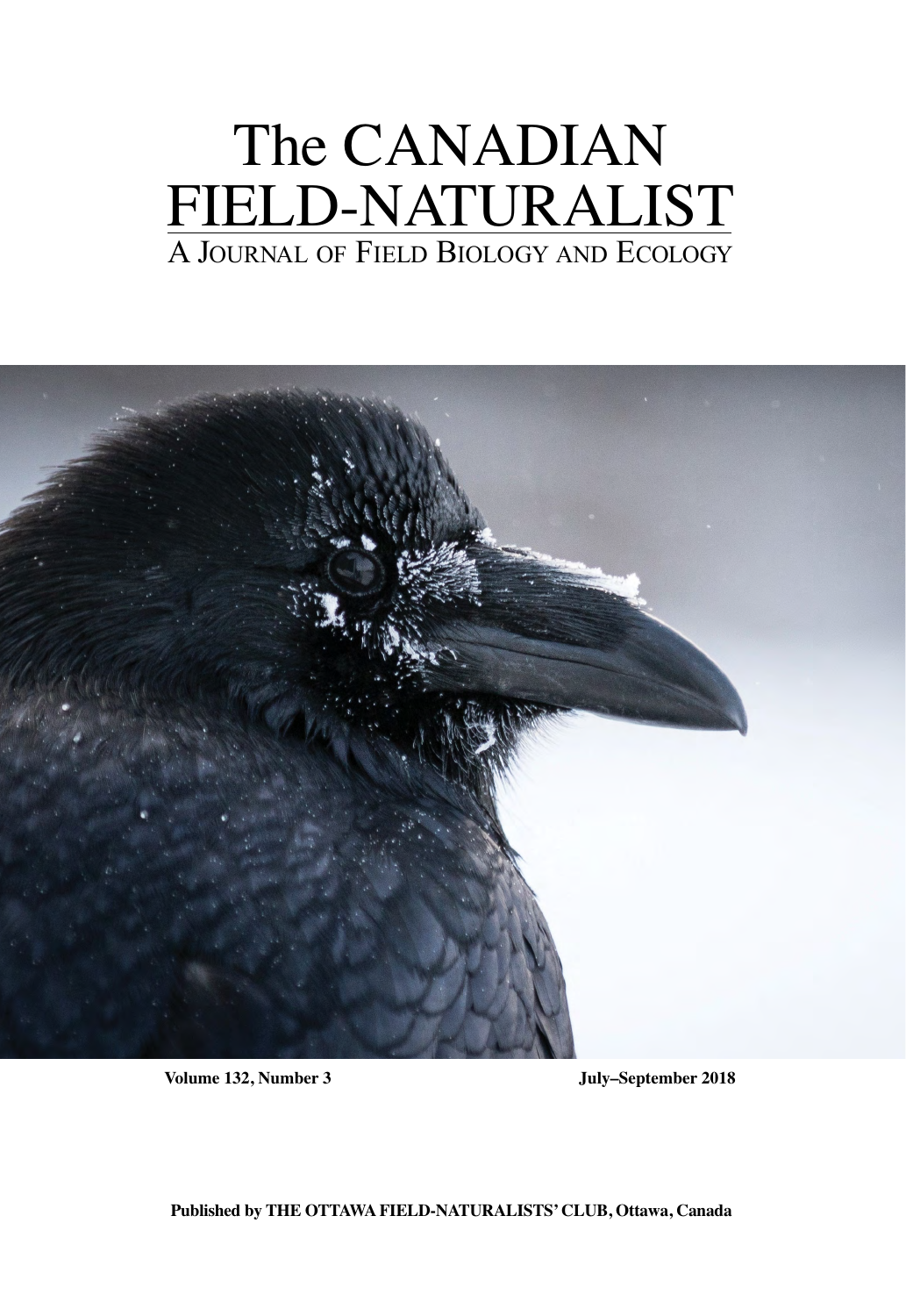# The Ottawa Field-Naturalists' Club The Ottawa Field-Naturalists' Club

FOUNDED 1863 (CURRENT INCORPORATION 1879) FOUNDED 1863 (CURRENT INCORPORATION 1879)

**Patron Parameter** 

Her Excellency the Right Honourable Julie Payette, C.C., C.M.M., C.O.M., C.Q., C.D. Her Excellency the Right Honourable Julie Payette, C.C., C.M.M., C.O.M., C.Q.

Governor General of Canada Governor General of Canada

The objectives of this Club shall be to promote the appreciation, preservation and conservation of Canada's natural heritage; to encourage investigation and publish the results of research in all fields of natural history and to diffuse information on these fields as widely as possible; to support and cooperate with organizations engaged in preserving, maintaining or restoring environments of high quality for living things. of high quality for living things.

#### **Honorary Members Honorary Members**

| Ronald E. Bedford                                                                      | Michael D. Cadman  | J. Bruce Falls     | Robert E. Lee    | Allan H. Reddoch |  |  |
|----------------------------------------------------------------------------------------|--------------------|--------------------|------------------|------------------|--|--|
| Charles D. Bird                                                                        | Paul M. Catling    | Peter W. Hall      | John McNeill     | Joyce M. Reddoch |  |  |
| Fenja Brodo                                                                            | Francis R. Cook    | Christine Hanrahan | Theodore Mosquin | Dan Strickland   |  |  |
| Irwin M. Brodo                                                                         | Bruce Di Labio     | C. Stuart Houston  | Robert W. Nero   | John B. Theberge |  |  |
| Daniel F. Brunton                                                                      | Anthony J. Erskine | Ross A. Layberry   | E. Franklin Pope | Sheila Thomson   |  |  |
| $2010 \text{ R} \cdot \ldots \cdot 1 \cdot \text{R} \cdot \ldots \cdot 1 \cdot \ldots$ |                    |                    |                  |                  |  |  |

#### **2018 Board of Directors 2018 Board of Directors**

| <b>President:</b> Diane Lepage                | Annie Bélair  | Edward Farnworth  | Dwayne Lepitzki    | Ken Young        |
|-----------------------------------------------|---------------|-------------------|--------------------|------------------|
| 1 <sup>st</sup> Vice-President: Jakob Mueller | Fenya Brodo   | Catherine Hessian | Gordon Robertson   | Eleanor Zurbrigg |
| <b>Recording Secretary:</b> Lynn Ovenden      | Robert Cermak | Anouk Hoedeman    | Jeffery M. Saarela |                  |
| <b>Treasurer:</b> Ann MacKenzie               | Owen Clarkin  | Diane Kitching    | Henry Steger       |                  |

To communicate with the Club, address postal correspondence to: The Ottawa Field-Naturalists' Club, P.O. Box 35069, Westgate P.O., Ottawa, ON, K1Z 1A2, or e-mail: ofnc@ofnc.ca. For information on Club activities, go to www.ofnc.ca P.O., Ottawa, ON, K1Z 1A2, or e-mail: ofnc@ofnc.ca. For information on Club activities, go to www.ofnc.ca

# The Canadian Field-Naturalist The Canadian Field-Naturalist

The Canadian Field-Naturalist is published quarterly by The Ottawa Field-Naturalists' Club. Opinions and ideas expressed in this journal do not necessarily reflect those of The Ottawa Field-Naturalists' Club or any other agency. journal do not necessarily reflect those of The Ottawa Field-Naturalists' Club or any other agency.

**Website:** www.canadianfieldnaturalist.ca/index.php/cfn **Website:** www.canadianfieldnaturalist.ca/index.php/cfn

**Editor-in-Chief:** Dr. Dwayne Lepitzki **Assistant Editor:** Dr. Amanda Martin **Editor-in-Chief:** Dr. Dwayne Lepitzki **Assistant Editor:** Dr. Amanda Martin **Copy Editors:** Sandra Garland and Dr. John Wilmshurst **Typographer:** Wendy Cotie **Copy Editors:** Sandra Garland and Dr. John Wilmshurst **Typographer:** Wendy Cotie **Book Book Book Review Book Band Halliday**<br>**Author Charges Manager:** Ken Young **Subscription Manager:** Eleanor Zurbrigg **Author Charges Manager:** Ken Young **Associate Editors:** Dr. Ron Brooks Dr. Jennifer R. Foote Jon McCracken Dr. Jeffery M. Saarela **Associate Editors:** Dr. Ron Brooks Dr. Jennifer R. Foote Jon McCracken Dr. Jeffery M. Saarela Dr. Carolyn Callaghan Dr. Graham Forbes Dr. Garth Mowat David C. Seburn Dr. Carolyn Callaghan Dr. Graham Forbes Dr. Garth Mowat David C. Seburn Thomas S. Jung David Nagorsen Dr. Jeffrey H. Skevington<br>Dr. Donald F. McAlpine Dr. Marty Obbard Dr. François Chapleau Dr. Donald F. McAlpine Dr. Marty Obbard Dr. François Chapleau Dr. Donald F. McAlpine Dr. Marty Obbard **Book Review Editor: Dr. Barry Cottam** Dr. Paul M. Catling

**Chair, Publications Committee:** Dr. Jeffery M. Saarela **Chair, Publications Committee:** Dr. Jeffery M. Saarela

All manuscripts intended for publication—except Book Reviews—should be submitted through the online submission system at the CFN website: http://www.canadianfieldnaturalist.ca/index.php/cfn/user. Click the "New Submission" link on the right side of the webpage and follow the prompts. Authors must register for a CFN account at http://www.canadianfieldnaturalist.ca/index. php/cfn/user/register in order to submit a manuscript. Please contact the Online Journal Manager (info@canadianfieldnaturalist.ca) if you have any questions or issues with the online submission process. In only rare, exceptional circumstances will submissions other than online be considered and, in these cases, authors must contact the Editor-in-Chief (editor@canadianfieldnaturalist.ca) prior to submission. Instructions for Authors are found at http://www.canadianfieldnaturalist.ca/public/journals/1/CFNAuthorInstructions.pdf.

Book-review correspondence should be sent to the Book Review Editor by e-mail: b.cottam@rogers.com or postal mail: 98 Norman Street, Ottawa, ON K1S 3K6 98 Norman Street, Ottawa, ON K1S 3K6

#### **Subscriptions and Membership: Subscriptions and Membership:**

Subscription rates for individuals are \$40 (online only), \$50 (print only), or \$60 (print + online). Libraries and other institutions may subscribe for \$120 (online only or print only) or \$180 (print + online). All foreign print subscribers and members (including USA) must add \$10 to cover postage. The Ottawa Field-Naturalists' Club annual membership fee of \$40 (individual), \$45 (family), or \$20 (student) includes an online subscription to *The Canadian Field-Naturalist*. Members can receive printed issues of CFN for an additional \$30 per volume (four issues). For further details, see http://ofnc.ca/membership-and-donations. The club's regional journal, Trail & Landscape, covers the Ottawa District and regional Club events and field trips. It is mailed to all club members. It is available to libraries at \$40 per year. Subscriptions, applications for membership, notices of changes of address, and undeliverable copies should be sent to subscriptions@canadianfieldnaturalist.ca or mailed to: The Ottawa Field-Naturalists' Club, P.O. Box 35069, Westgate P.O., Ottawa, ON, K1Z 1A2 Canada. Canada Post Publications Mail Agreement number 40012317. Return postage guaranteed. guaranteed.

The Thomas H. Manning fund, a special fund of the OFNC, established in 2000 from the bequest of northern biologist Thomas H. Manning (1911–1998), provides financial assistance for the publication of papers in the CFN by independent (non-institutional) authors, with particular priority given to those addressing arctic and boreal issues. Qualifying authors should make their application for assistance from the Fund at the time of their initial submission. for assistance from the Fund at the time of their initial submission.

COVER: Common Raven (Corvus corax) in Kugluktuk, Nunavut, Canada. See the article in this issue by Myles Lamont, pages 254 260. This species was not one of the 10 birds newly documented as nesting near the community since 2016 and is one of the few year-round avian residents. It is commonly found in communities across the Canadian Arctic. Photo: Myles Lamont, February 2016. February 2016.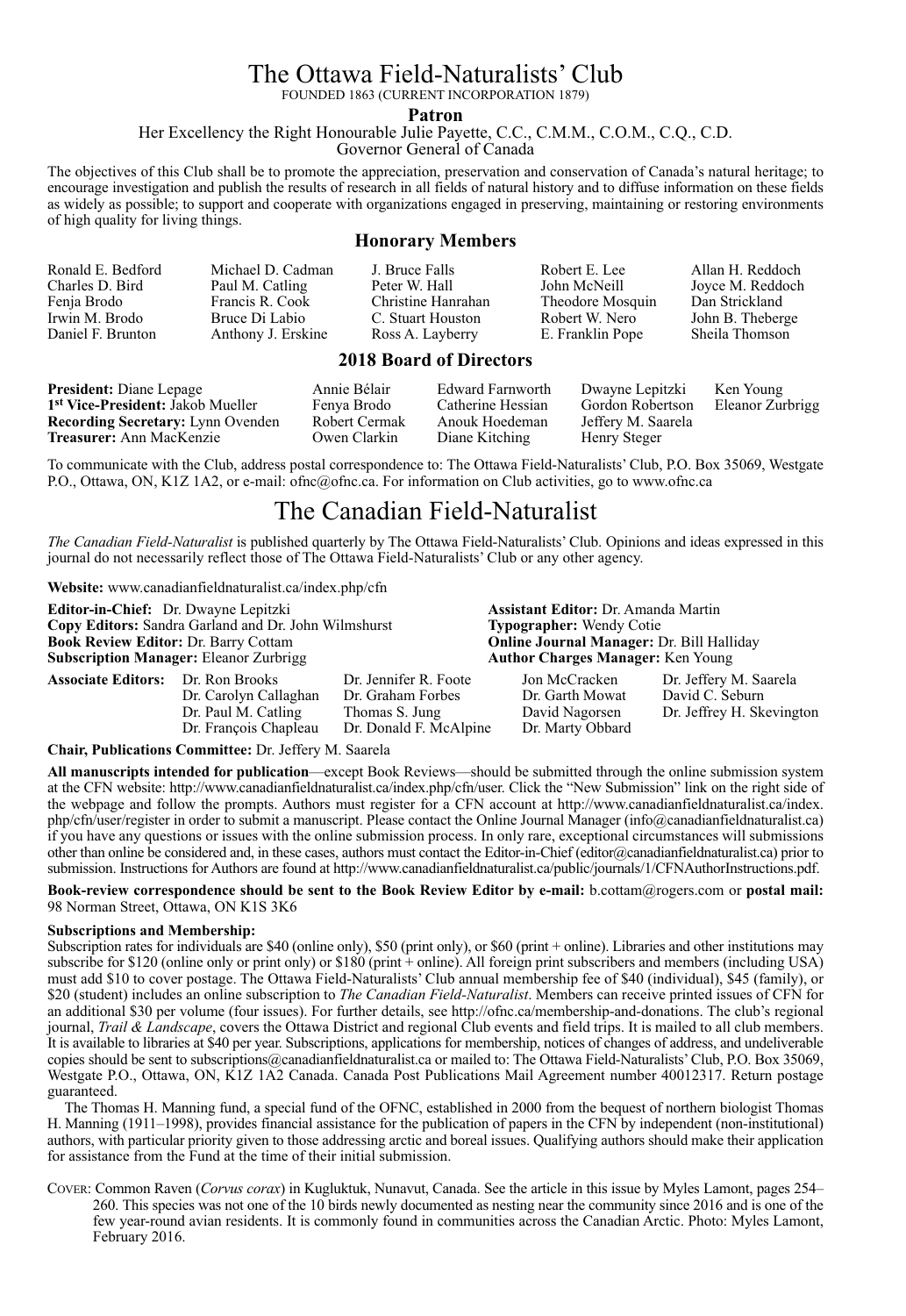### **Book Reviews**

| BOTANY: Sedges and Rushes of Minnesota: The Complete Guide to Species Identification—Woody Plants of<br>of the Northern Forest – A Photographic Guide—Woody Plants of the Northern Forest – Quick Guide                                                                     | 296 |
|-----------------------------------------------------------------------------------------------------------------------------------------------------------------------------------------------------------------------------------------------------------------------------|-----|
| ORNITHOLOGY: The Birds of Vancouver Island's West Coast—The Ascent of Birds: How Modern Science is<br>Revealing Their Story—The Cooper's Hawk: Breeding Ecology & Natural History of a Winged Huntsman—<br>The Birds at My Table: Why We Feed Wild Birds and Why It Matters | 298 |
| ZOOLOGY: Eye of the Shoal—Spineless: The Science of Jellyfish and the Art of Growing a Backbone—Keepers<br>of the Wolves. Second Edition—Immersion: The Science and Mystery of Freshwater Mussels                                                                           | 303 |
| OTHER: Curators: Behind the Scenes of Natural History Museums—The Marsh Builders: The Fight for Clean<br>Water, Wetlands, and Wildlife                                                                                                                                      | 307 |
| <b>NEW TITLES</b>                                                                                                                                                                                                                                                           | 311 |
|                                                                                                                                                                                                                                                                             |     |

## **News and Comment**

#### **Upcoming Meetings and Workshops**

Eastern Bird Banding Association Annual Meeting—Northeast Natural History Conference—Northeast Fish & Wildlife Conference—Entomological Society of America, Southwestern Branch Meeting—Canadian Society of Zoology Annual Meeting—Society for Freshwater Science Annual Meeting—Society of Wetland Scientists' Annual Meeting—International Urban Wildlife Conference—Conference on Great Lakes Re search—North American Moose Conference & Workshop—Phycological Society of America Annual Meeting—American Ornithology 2019—American Society of Mammalogists Annual Meeting 314

#### **Release of Flora of Newfoundland and Labrador webpage** 315

# **Editors' Report** 316

Mailing date of the previous issue 132(2): 31 January 2019